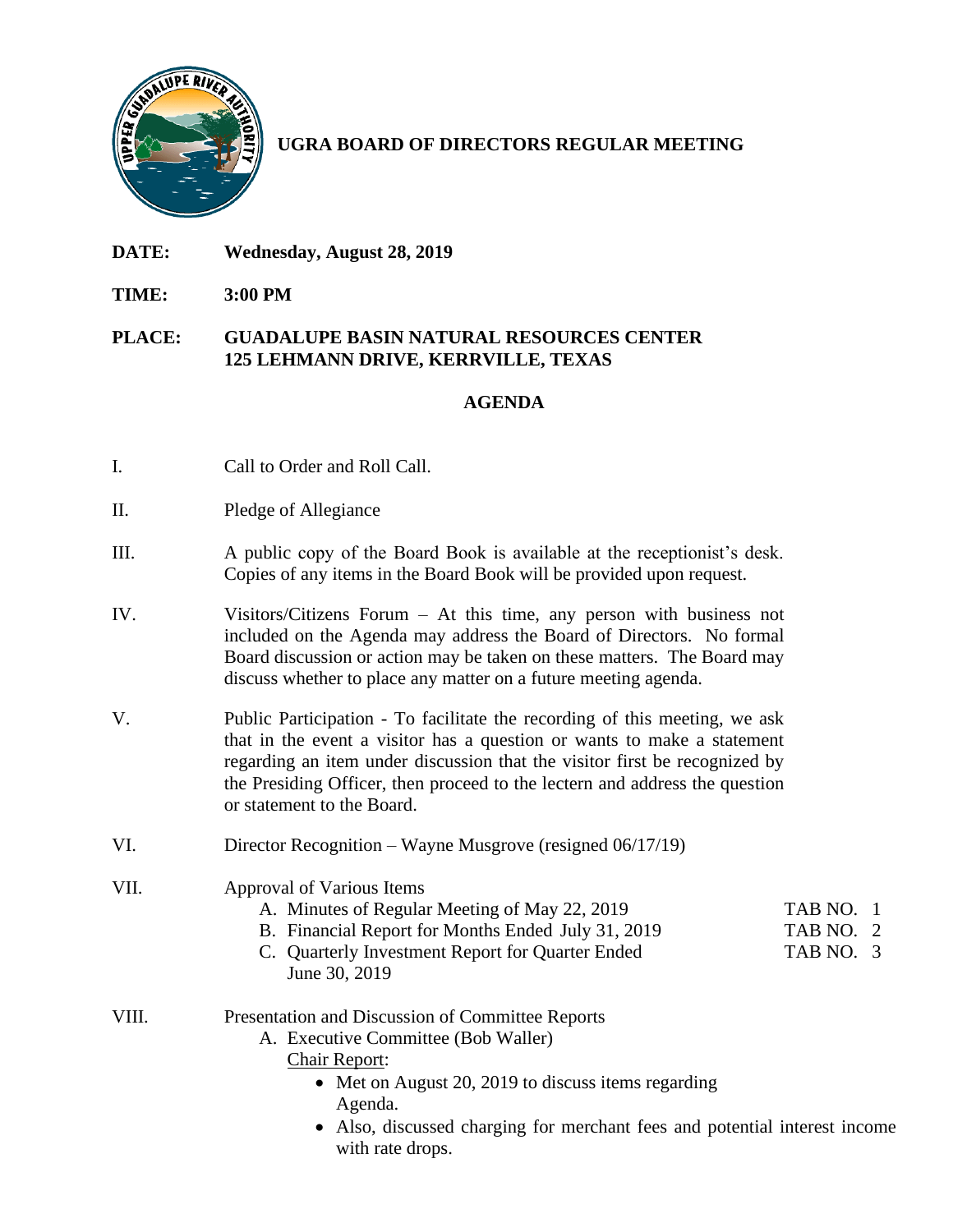# B. Human Resources Committee (Blake)

Chair Report:

- Met on August 8, 2019 to discuss the following salaries and insurance.
- Reviewed employee salary and benefits for proposed budget
- Discussed Employee Insurance Policy for staff (see Item XIV)

#### C. Outreach and Education Committee (Diane McMahon) Chair Report:

- Met on August 5, 2019.
- Recap of UGRA Annual River Clean Up.
- Upcoming landscape techniques workshop.
- Upcoming riparian landowner workshop.
- New programs or revisions to existing programs for FY20.
- Discussed status of Educational River Boat Tour Project.
- Discussed items relevant to the FY20 Public Education account (see Item XII Attachment C for detail).
- Update on outreach activities since last board meeting.

### **Staff Report:**

- Application update for Rainwater Catchment System Rebate Program
- D. Water Enhancement Program Committee (Bill Rector) Chair Report:
	- Met on August 9, 2019.
	- Approved design and bid specifications for K-8 (see attached design).
	- Discussed items relevant to the FY20 Watershed account (see Item XII) Attachment B for detail).
	- Met again on August 21, 2019 to discuss Feral Hog bounty accountability.

### Staff Report:

- Application update for Water Enhancement through Brush Management Cost Share Program.
- E. Water Source Development Committee
	- Chair Report:
		- Quarry Conversion Project Update.

### IX. Presentation and Discussion of Activity Reports

- A. Guadalupe Blanco River Trust (Diane McMahon)
	- Update
- B. Plateau Water Planning Group
	- Update from 08/15/19 meeting
- X. Discussion and Appropriate Action 15-Year Employee Recognition: TAB NO. 4 Tammy Thompson